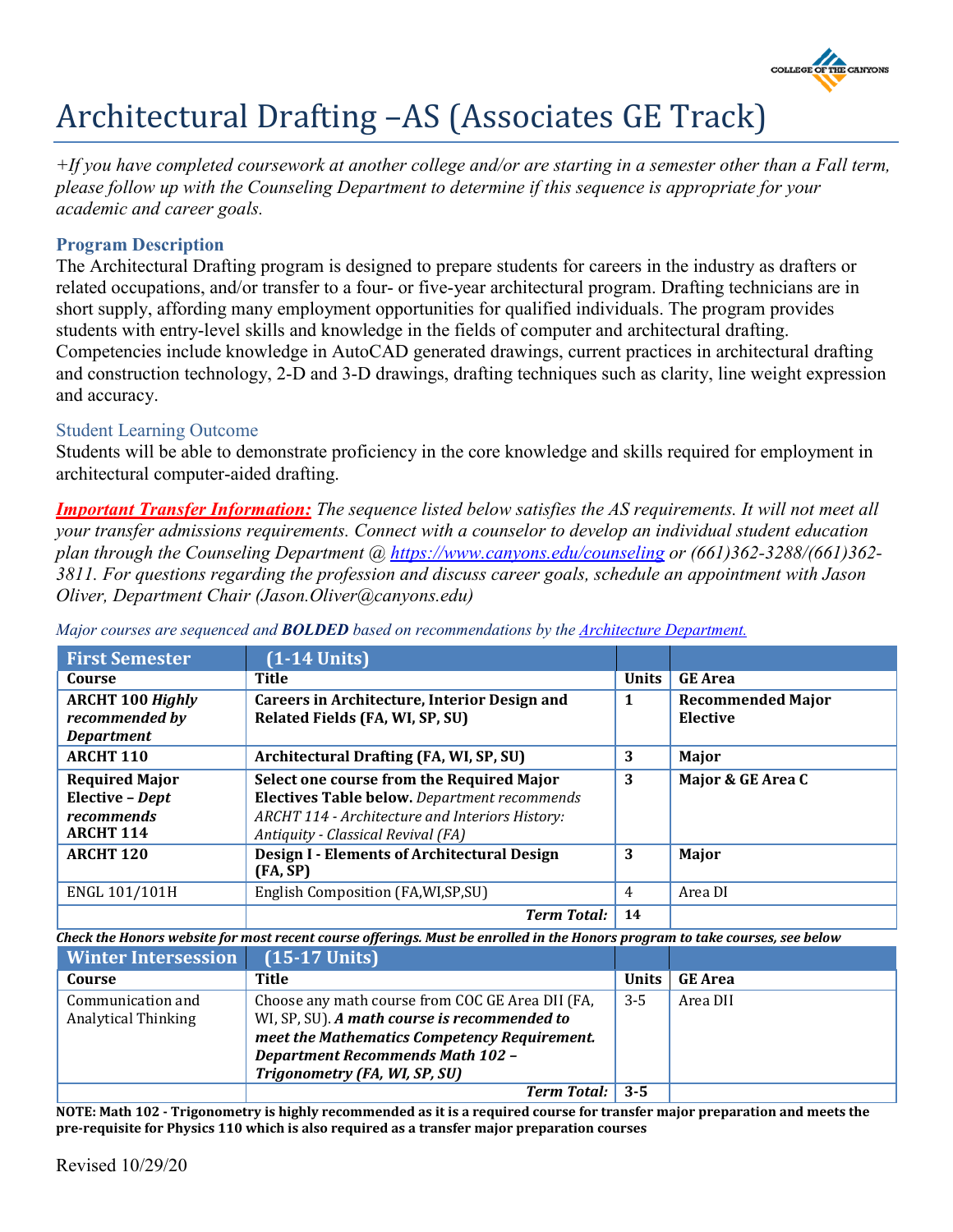

| <b>Second Semester</b>                                                                      | $(18-32$ Units)                                                                                                                                                    |              |                |
|---------------------------------------------------------------------------------------------|--------------------------------------------------------------------------------------------------------------------------------------------------------------------|--------------|----------------|
| Course                                                                                      | Title                                                                                                                                                              | <b>Units</b> | <b>GE</b> Area |
| <b>ARCHT 160</b>                                                                            | <b>AutoCAD for Architecture and Interior Design</b><br>(FA, SP, SU)                                                                                                | 3            | Major          |
| <b>ARCHT 190</b>                                                                            | <b>Design II - Space Planning (FA, SP)</b>                                                                                                                         | 3            | Major          |
| <b>ARCHT 200A</b>                                                                           | <b>Sustainable Development and Environmental</b><br>Design (SP)                                                                                                    | 3            | Major          |
| <b>Required Major</b><br>Elective -<br><b>Department</b><br>recommends ARCHT<br><b>200B</b> | Select one course from the Required Major<br><b>Electives Table below.</b> The Department<br>recommends ARCHT 200B - Design III -<br>Environmental Design Lab (SP) | 3            | Major          |
| <b>Natural Sciences</b><br>Course                                                           | Choose one course from COC GE Area A (lab not<br>required) (FA, WI, SP, SU). Department recommends<br>Physics 110 - General Physics I                              | $3-4$        | Area A         |
|                                                                                             | <b>Term Total:</b>                                                                                                                                                 | $15 - 16$    |                |

**NOTE: Physics 110 is highly recommended to meet the science GE. This course is required as a major preparation course for transfer. Math 102 - Trigonometry is a pre-requisite for this course.**

| <b>Third Semester</b>                                                                           | $(33-47$ Units)                                                                                                                                                                      |              |                    |
|-------------------------------------------------------------------------------------------------|--------------------------------------------------------------------------------------------------------------------------------------------------------------------------------------|--------------|--------------------|
| Course                                                                                          | Title                                                                                                                                                                                | <b>Units</b> | <b>GE</b> Area     |
| <b>ARCHT 140</b>                                                                                | <b>Materials and Methods of Construction (FA)</b>                                                                                                                                    | 3            | Major              |
| <i><b>*Required Major</b></i><br><b>Elective - Department</b><br>recommends<br><b>ARCHT 270</b> | Select one course from the Required Major<br>Electives Table below. The Department Highly<br>Recommends: ARCHT 270 - Introduction to Building<br>Information Modeling (BIM) (FA, SP) | 3            | Major              |
| <b>Required Major</b><br><b>Elective - Department</b><br>recommends<br><b>ARCHT 280</b>         | Select one course from the Required Major<br><b>Electives Table below.</b> The Department Highly<br>Recommends: ARCHT 280 - Design IV - Advanced<br>Design (FA)                      | 3            | Major              |
| **Social Science<br>Course                                                                      | Choose one course from COC GE Area B (FA, WI, SP,<br>SU)                                                                                                                             | 3            | Area B & Diversity |
| American<br><b>Institutions Course Choose</b><br>Option 1 or 2                                  | Complete first course in chosen option - (note:<br>must take both classes within same option)<br>(FA, WI, SP, SU) - see table below                                                  | 3            | Area E             |
|                                                                                                 | <b>Term Total:</b>                                                                                                                                                                   | 15           |                    |

**\*ARCHT 260** *- 3-D CAD For Modeling/Animation (FA) m***ay be used as a Major Course Substitution for ARCHT 270 depending on student's career goals. Consult with Department Chair and Counseling for more information.**

**\*\*Consider taking a social science general education course GE Area B with an (\*) indication on th[e Associate Degree Requirements](https://www.canyons.edu/studentservices/counseling/degrees/generaled.php) [Checklist.](https://www.canyons.edu/studentservices/counseling/degrees/generaled.php) Courses with an (\*) will also meet the GE Diversity Requirement. Refer to the Associate Degree Checklist fordetails.**

| <b>Winter Intersession</b>                                                          | $(48-50$ Units)                                                                                                                                            |              |                |
|-------------------------------------------------------------------------------------|------------------------------------------------------------------------------------------------------------------------------------------------------------|--------------|----------------|
| Course                                                                              | Title                                                                                                                                                      | <b>Units</b> | <b>GE</b> Area |
| <b>Required Major</b><br>Elective -<br>Department<br>recommends<br><b>ARCHT 240</b> | Select one course from the Required Major<br>Electives Table below. The Department Highly<br>Recommends: ARCHT 240- Architectural Design<br>Portfolio (WI) | 3            | Major          |
|                                                                                     | <b>Term Total:</b> 3                                                                                                                                       |              |                |

**NOTE: For those interested in transfer to a university, it is necessary to prepare your transfer portfolio for supplemental program admission criteria. This is generally due in the winter prior to fall transfer. ARCHT 240 will help build your transfer portfolio.**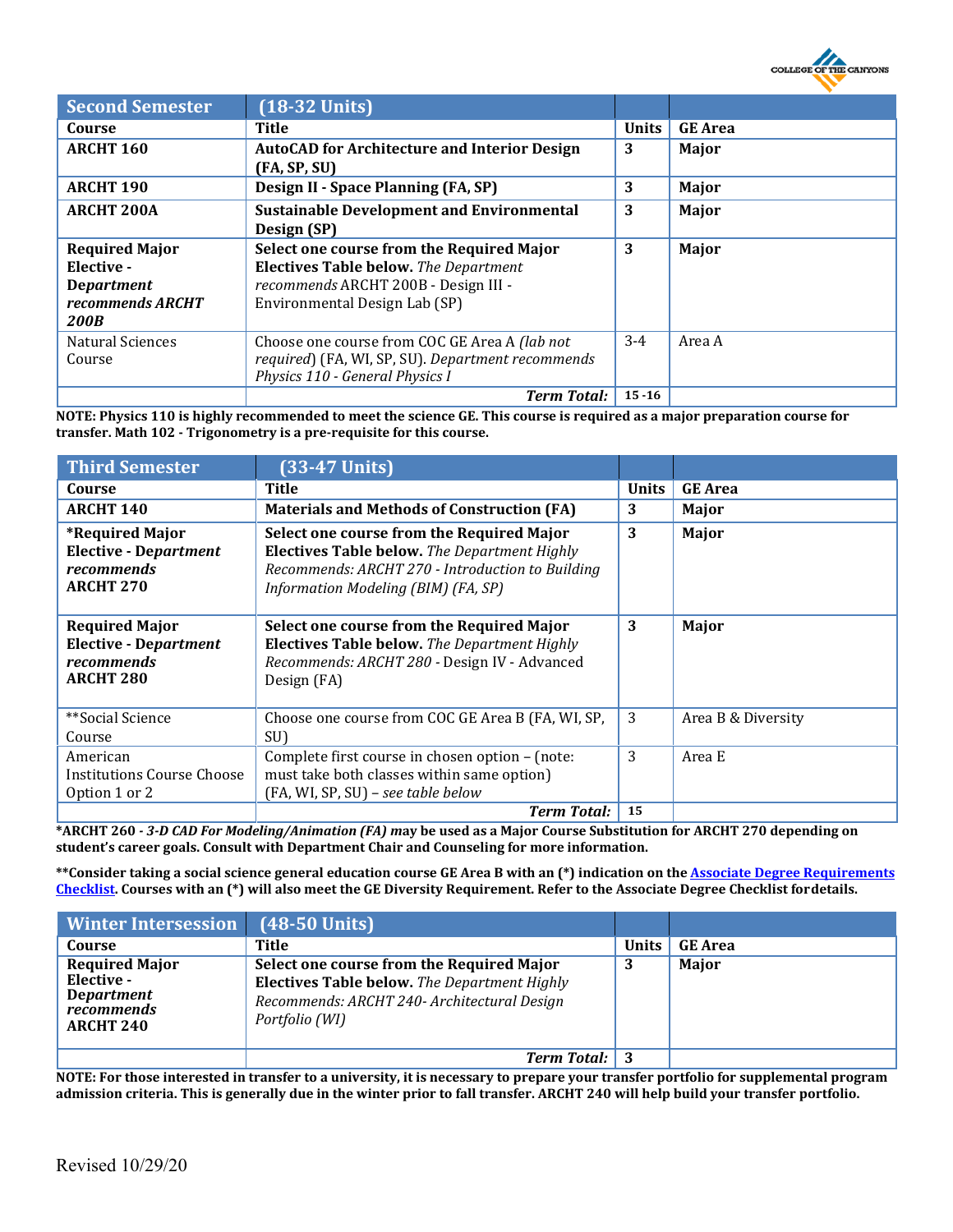

| <b>Fourth Semester</b>                                                                                                          | $(51-64$ Units)                                                                                                                                                |              |                                             |
|---------------------------------------------------------------------------------------------------------------------------------|----------------------------------------------------------------------------------------------------------------------------------------------------------------|--------------|---------------------------------------------|
| Course                                                                                                                          | Title                                                                                                                                                          | <b>Units</b> | <b>GE</b> Area                              |
| <b>ARCHT 180</b>                                                                                                                | <b>Codes and Zoning Regulations (SP)</b>                                                                                                                       | 3            | Major                                       |
| If your schedule permits,<br>the department highly<br>recommends ARCHT 220<br><b>OR</b><br>ARCHT <sub>290</sub><br>for transfer | <b>ARCHT 220 Advanced 2-D CAD for Architecture</b><br>and Interior Design (SP)<br>OR.<br><b>ARCHT 290 Advanced Building Information</b><br>Modeling (BIM) (SP) | 3            | <b>Recommended Major</b><br><b>Elective</b> |
| <b>ID 104</b>                                                                                                                   | Rapid visualization and Illustration (SP)                                                                                                                      | 3            | <b>Recommended Major</b>                    |
|                                                                                                                                 |                                                                                                                                                                |              | <b>Elective</b>                             |
| <b>American Institutions</b><br>Course                                                                                          | Complete second course in chosen option - (note:<br>must take both classes within same option)<br>(FA, WI, SP, SU) - see table below                           | 3            | Area E                                      |
| Physical Education and<br>Wellness                                                                                              | Take two PE or Dance activity courses (excluding<br>DANCE 100) or Health Science 100, 149, 150, or<br>243 (FA, WI, SP, SU)                                     | $2 - 3$      | Area F                                      |

#### **Total Units: 64+**

#### **Required Major Electives: Select 15 units from the following**

| <b>ARCHT 200B</b> | Design II – Environmental Design Lab (SP)                             |  |
|-------------------|-----------------------------------------------------------------------|--|
| <b>ARCHT 220</b>  | <b>Advanced 2-D CAD for Architecture and Interior Design (SP)</b>     |  |
| <b>ARCHT 240</b>  | <b>Architectural Design Portfolio (WI)</b>                            |  |
| <b>ARCHT 270</b>  | Introduction to Building Information Modeling (BIM) (FA, SP)          |  |
| <b>ARCHT 280</b>  | Design IV – Advanced Design (FA)                                      |  |
| <b>ARCHT 290</b>  | <b>Advanced Building Information Modeling (BIM) (SP)</b>              |  |
| <b>ARCHT 114</b>  | Architecture and Interiors History Antiquity – Classical Revival (FA) |  |
| <b>ARCTH 115</b>  | <b>Architecture and Interiors History (SP)</b>                        |  |

#### **Recommended Electives**

| <b>ARCHT 084</b> | Digital Illustration for Architecture and Interior Design (FA, SP)           |  |
|------------------|------------------------------------------------------------------------------|--|
| <b>ARCHT 100</b> | Careers in Architecture, Interior Design and Related Fields (FA, WI, SP, SU) |  |
| <b>ARCHT 260</b> | 3-D CAD for Modeling/Animation (FA)                                          |  |
| <b>ID</b> 102    | <b>Applied Color for Designers (FA, SP)</b>                                  |  |
| <b>ID</b> 104    | Rapid Visualization and Perspective Illustration (FA, SP)                    |  |
| <b>ID 207</b>    | <b>Residential Design (SP)</b>                                               |  |

**American Institutions Requirement –** Select one of the options below and complete a total of 6 units

| <b>Option 1</b> | One course from the following: Economics 170/170H, History 111/111H, History<br>$112/112$ H, History $120/120$ H, or History 130 AND Political Science 150/150H |
|-----------------|-----------------------------------------------------------------------------------------------------------------------------------------------------------------|
|                 | (FA, WI, SP, SU)                                                                                                                                                |
| <b>Option 2</b> | History $111/111H$ AND History $112/112H$ (FA, WI, SP, SU)                                                                                                      |

#### **Counseling Resources:**

Architecture Department: [https://www.canyons.edu/academics/architecture](https://www.canyons.edu/academics/architecture/)

Associate Degree Checklist:<https://www.canyons.edu/studentservices/counseling/degrees/generaled.php>

Petition for Certificate - petitions are due during the semester you complete your program

[https://www.canyons.edu/\\_resources/documents/studentservices/admissions/AR\\_081\\_Petition\\_for\\_Certificate\\_](https://www.canyons.edu/_resources/documents/studentservices/admissions/AR_081_Petition_for_Certificate_Fillable.pdf) [Fillable.pdf](https://www.canyons.edu/_resources/documents/studentservices/admissions/AR_081_Petition_for_Certificate_Fillable.pdf)

Petition for Associate Degree– petitions are due by the first Friday of the graduating term